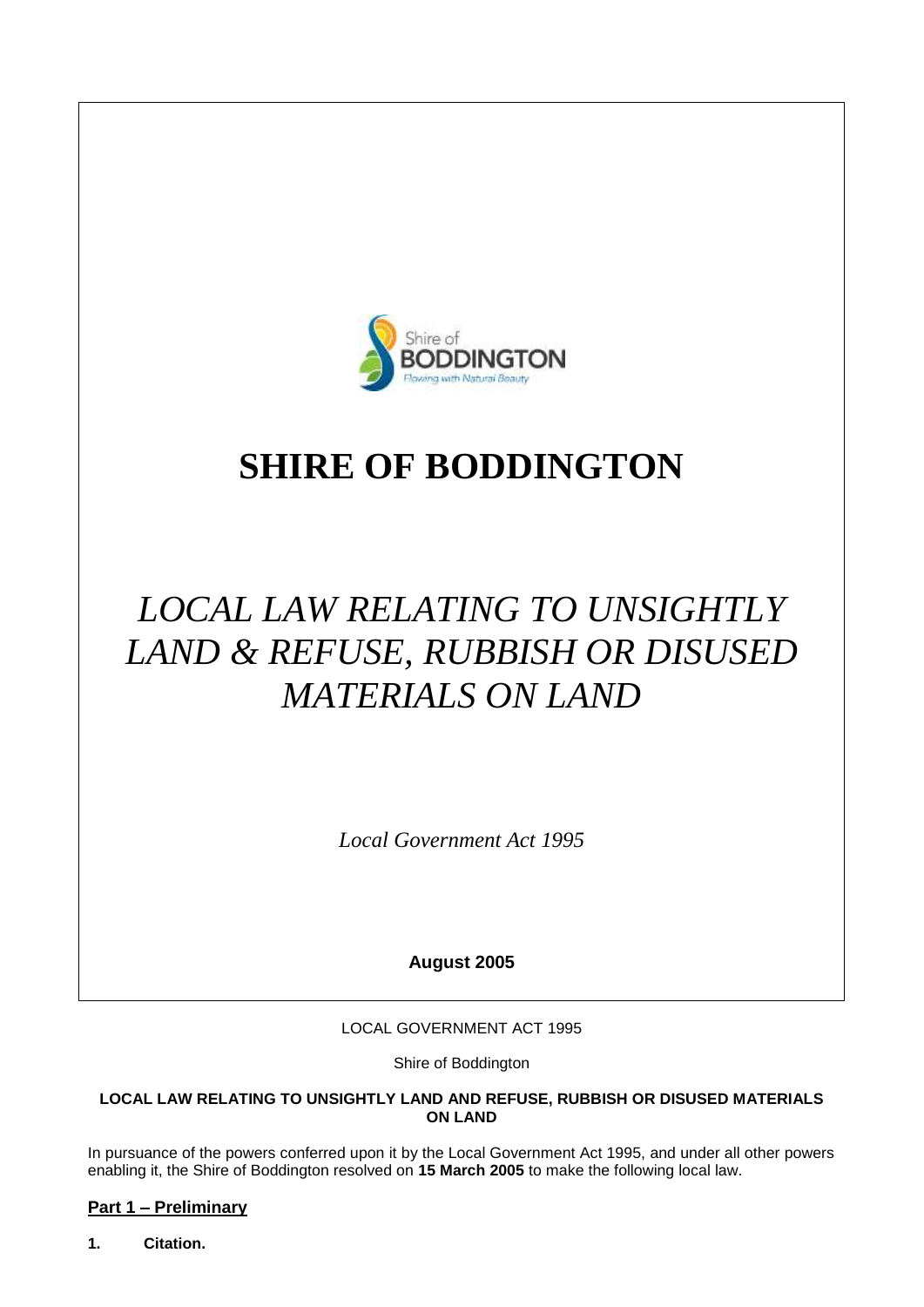This local law may be cited as the Shire of Boddington Local Law relating to Unsightly Land and Refuse, Rubbish or Disused Materials on Land.

#### **2. Definitions.**

 $(1)$  In this local law, unless the context otherwise requires –

"abandoned" means being left on the land without being moved or used for it's original purpose for a period longer than 3 months.

"Act" means the Local Government Act 1995;

"CEO" means the Chief Executive Officer of the local government;

"district" means the district of the local government;

"deposited" means placed on the land and not used for it's original purpose for a period longer than 3 months.

"local government" means the Shire of Boddington;

"unsightly" has the same meaning as defined in schedule 3.1 of the Local Government Act 1995 as amended.

"material" means the substance of which things are composed and includes organic and inorganic matter;

"refuse, rubbish or disused material" includes –

- (i) any abandoned or unwanted object, material or thing, whether it has any present value or not, placed on the land;
- (ii) any motor vehicle, motor vehicle part, caravan, trailer, boat or other thing or machinery which has been parked, deposited or stored on any land, notwithstanding that it may have a value, being visible from the road or adjoining land, which in the opinion of the CEO, or a delegated local government employee, is unsightly;
- (iii) any wood, timber, lumber or cuttings, logs or remnants of trees, or chopped, split or chipped wood, and any like material notwithstanding that it may have a value; or
- (iv) anything placed on the land that in the opinion of a local government employee is:
	- 1. unsightly;
	- 2. is likely to adversely affect the value of any other land;
	- 3. is likely to adversely affect the health, safety, comfort, convenience or amenity of the inhabitants of that land or any other land or is likely to cause damage to that land or any other land; or
	- 4. results in that land having an appearance which does not conform with the general appearance of other land in the locality.

"placed" means stored, deposited or put.

"serve" has the same meaning as defined in section 75 and 76 of the Interpretation Act 1984. "stored" means placed on the land and not used for it's original purpose.

(2) Where in these local laws a duty of liability is imposed on an owner or occupier of land, the duty of liability is imposed jointly and severally on each of the owners or occupiers.

#### **3. Object.**

The object and purpose of this Local Law is to ensure owners or occupiers maintain their land in a condition free of Refuse, Rubbish or Disused material that is Unsightly.

#### **Part 2 – General**

#### **4. Notices.**

If there is on any land, vacant or otherwise within the district, any Refuse, Rubbish or Disused Material a local government employee may issue and serve a notice signed by the Chief Executive Officer:

(1) requiring the owner or occupier to:

- (i) clean up,
- (ii) clear away,
- (iii) remove,
- (iv) shield from view by the construction of a fence or screen to the satisfaction of the local government,
- (v) carry out any other works to achieve the object of the Local Law.
- (2) requiring the owner or occupier to dispose of any Refuse, Rubbish or Disused Material;
- (3) advising the owner or occupier that they have 28 days in which to lodge a notice of objection with the Chief Executive Officer of the local government.
- (4) advising the owner or occupier that failure to comply with the notice may result in Court action proceeding without further notice.
- (5) advising the owner or occupier that failure to comply with a notice may result in the local government carrying out the work set out in the notice, the costs of which will be recovered from the owner or occupier of the land.